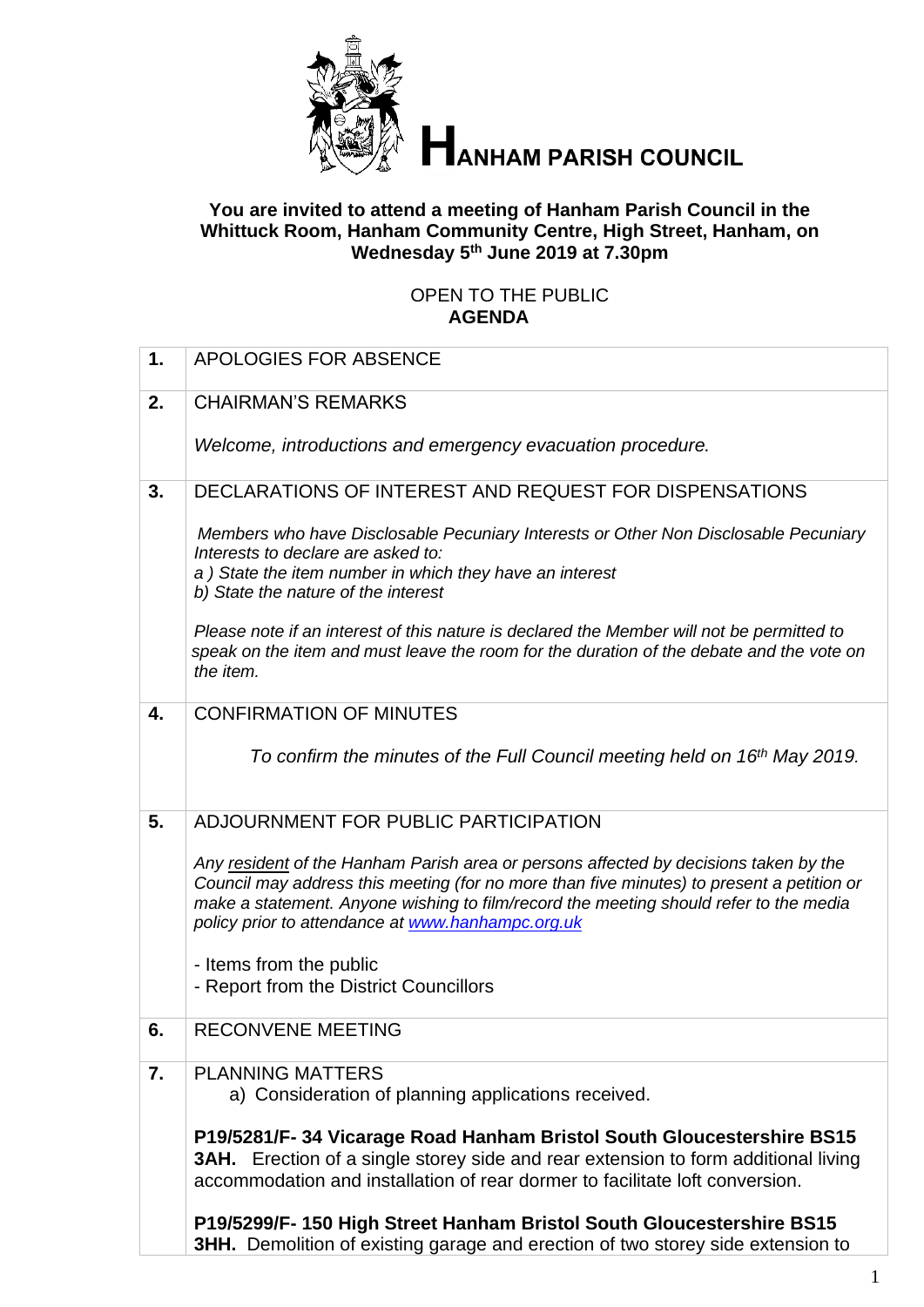|     | provide additional living accommodation. Widening of existing vehicular access<br>with associated works                      |
|-----|------------------------------------------------------------------------------------------------------------------------------|
|     | b) Other matters relating to planning.                                                                                       |
| 8.  | <b>FINANCE</b>                                                                                                               |
|     | Verbal financial report from the Chair of Finance<br>a)<br>To authorise payment of accounts from the schedule provided<br>b) |
| 9.  | <b>NEWSLETTER</b>                                                                                                            |
|     | Update on the next edition from CIIr Glanville.                                                                              |
| 10. | <b>MATTERS ARISING</b>                                                                                                       |
|     | On-going issues from previous meetings.                                                                                      |
|     | Memorial Garden- maintenance of gates and railings by South Glos Council.                                                    |
| 11. | REPORTS FROM PARISH COUNCIL REPRESENTATIVES FROM OTHER<br><b>MEETINGS</b>                                                    |
|     | Brief verbal presentation, with a copy of the full report to the Clerk if necessary.                                         |
| 12. | CORRESPONDENCE FROM SOUTH GLOS COUNCIL                                                                                       |
| 13. | <b>CORRESPONDENCE FROM OTHER SOURCES</b>                                                                                     |
| 14. | <b>MEMBERS POINTS OF INFORMATION</b>                                                                                         |
|     | All matters to be notified to the Chair prior to the meeting.                                                                |
| 15. | DATE OF NEXT MEETING                                                                                                         |

 ………………………………………………………………..Clerk to the Council Enquiries to: Clerk to the Council, Nicola Little, 10 Tyler Close, Hanham, Bristol, BS15 9NG Tel: 01454 862696 email:clerk@hanhampc.org.uk